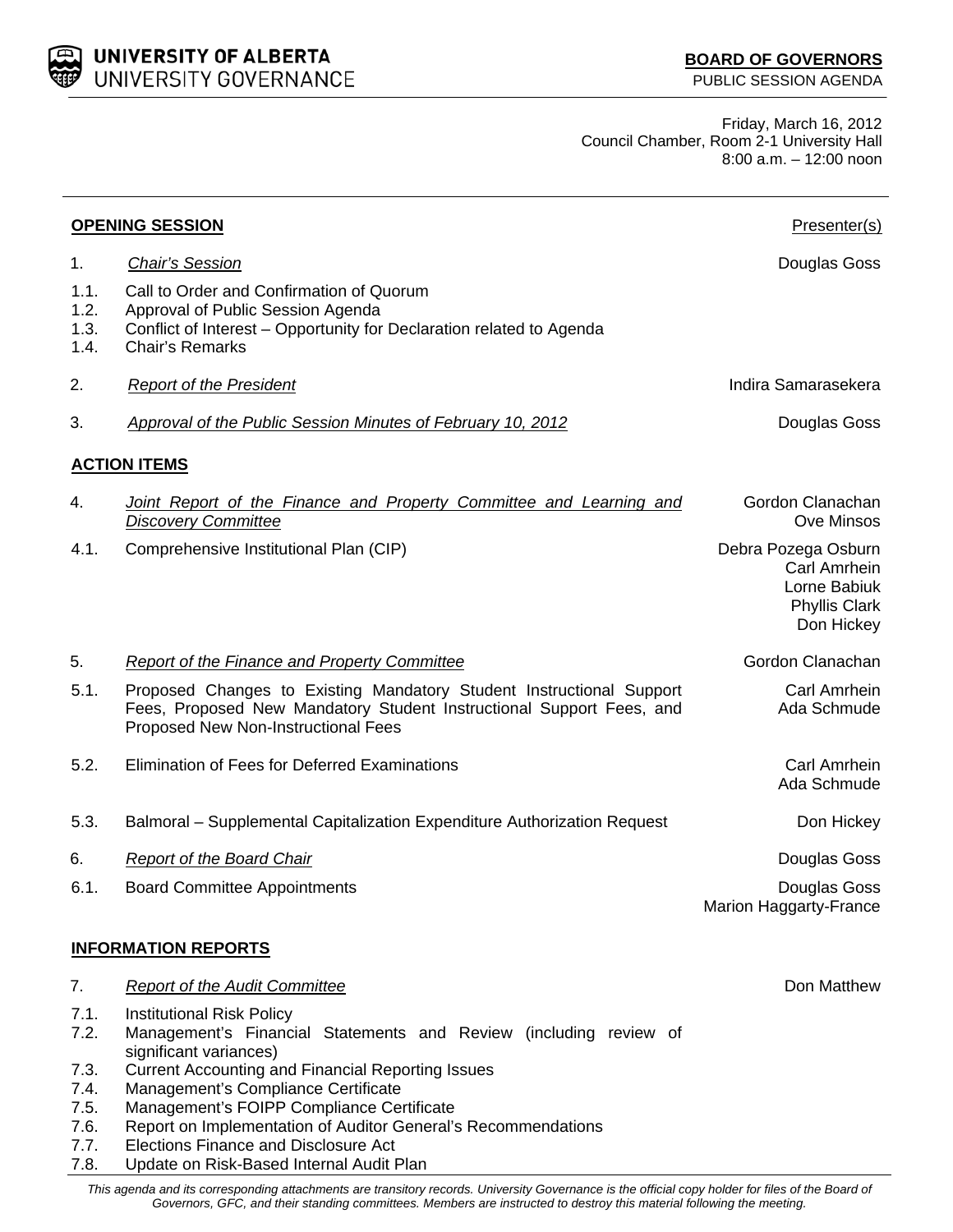| 7.9.<br>7.10.  | Report on Implementation of Internal Audit Recommendations<br>Contract Review and Signing Authority Policy and Procedure Updates           |                                           |
|----------------|--------------------------------------------------------------------------------------------------------------------------------------------|-------------------------------------------|
| 8.             | <b>Report of the Finance and Property Committee</b>                                                                                        | Gordon Clanachan                          |
| 8.1.           | Integrated Planning and Budgeting Process Briefing                                                                                         |                                           |
| 8.2.           | <b>Quarterly Financial Review</b>                                                                                                          |                                           |
| 8.3.           | <b>Project Management Office Quarterly Status Report</b>                                                                                   |                                           |
| 9.             | <b>Report of the Human Resources and Compensation Committee</b>                                                                            | Marc de La Bruyère                        |
| 9.1.           | Board Appointments to the Vice-President Review Committee                                                                                  |                                           |
| 10.            | <b>Report of the Investment Committee</b>                                                                                                  | Gordon Clanachan                          |
| 10.1.          | Board Investment Committee Terms of Reference                                                                                              |                                           |
| 10.2.          | Asset-Backed Commercial Paper - Go Forward Strategy                                                                                        |                                           |
| 10.3.<br>10.4. | Absolute Return & Real Estate Search Update<br><b>Emerging Markets Search Update</b>                                                       |                                           |
| 10.5.          | Performance and Portfolios for the quarter ended December 31, 2011                                                                         |                                           |
| 10.6.          | Board Investment Committee In Camera Session                                                                                               |                                           |
| 11.            | <b>Report of the Learning and Discovery Committee</b>                                                                                      | Ove Minsos                                |
| 11.1.          | University of Alberta's Comprehensive Institutional Plan (CIP) (2012)                                                                      |                                           |
| 11.2.          | Parchment Wording for the Master of Education (MEd) in Indigenous<br>Peoples' Education                                                    |                                           |
| 12.            | <b>Report of the Safety, Health and Environment Committee</b>                                                                              | Jim Hole                                  |
| 12.1.          | Safety and Statistics Moment                                                                                                               |                                           |
| 12.2.<br>12.3. | Comments from the Vice-President (Finance and Administration)<br>Helping Individuals at Risk and Safe Disclosure and Human Rights Activity |                                           |
|                | Report 2010-2011                                                                                                                           |                                           |
| 12.4.          | Environmental Health, Safety and Security Compliance Report                                                                                |                                           |
| 12.5.<br>12.6. | Health and Safety Indicator Report<br>Tour of CCIS Laboratory Facilities                                                                   |                                           |
|                |                                                                                                                                            |                                           |
| 13.            | <b>Report of the University Relations Committee</b>                                                                                        | Agnes Hoveland                            |
|                | 13.1. Annual Report to the Community (Serving Through Knowledge)                                                                           |                                           |
| 13.2.<br>13.3. | <b>University Relations Report</b><br>University Philanthropy and Advancement Update                                                       |                                           |
| 13.4.          | Senate Update                                                                                                                              |                                           |
| 13.5.          | Camrose Performing Arts Centre (CPAC) Update                                                                                               |                                           |
|                | <b>REGULAR REPORTS</b>                                                                                                                     |                                           |
| 14.1.          | <b>Chancellor's Report</b>                                                                                                                 | Linda Hughes                              |
| 14.2.          | Alumni Association                                                                                                                         | Don Fleming                               |
| 14.3.          | Students' Union                                                                                                                            | Jim Hole<br>Rory Tighe                    |
| 14.4.          | <b>Graduate Students' Association</b>                                                                                                      | <b>Roy Coulthard</b>                      |
| 14.5.          | Association of Academic Staff of the University of Alberta                                                                                 | <b>Robert Campenot</b>                    |
| 14.6.<br>14.7. | Non-Academic Staff Association<br><b>General Faculties Council</b>                                                                         | Tanya Martelle<br>Louis Hugo Francescutti |
|                | a) October 31, 2011                                                                                                                        |                                           |
|                |                                                                                                                                            |                                           |

This agenda and its corresponding attachments are transitory records. University Governance is the official copy holder for files of the Board of *Governors, GFC and their standing committees. Members are instructed to destroy this material following the meeting.*